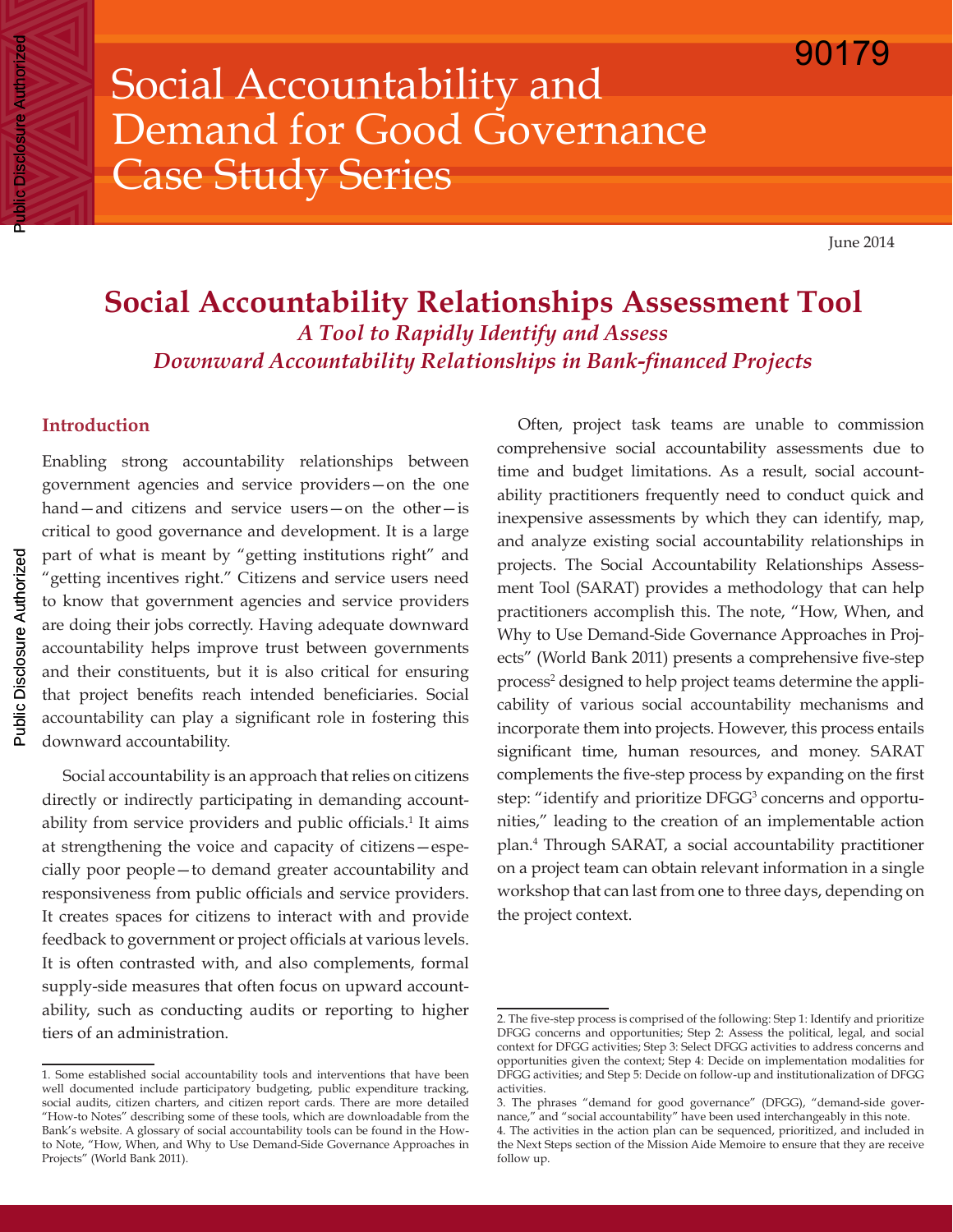The objective of this note is to provide a simple method a social accountability practitioner can use to rapidly analyze social accountability relationships in a project and identify areas that require further strengthening. Optimally, this would be done during the project preparation phase, so that the necessary strengthening can be done early during project implementation, before inadequate accountability relationships undermine the project. When done at an early stage, this type of assessment can help identify measures for enhancing accountability that are most appropriate for the project. SARAT can play a part in assessing the context for social accountability by evaluating existing social accountability relationships.<sup>5</sup> Finally, applying this tool during project preparation can help inform the project design, including results indicators. SARAT can be used during any stage of project implementation, as the need for it may arise,6 but recommendations generated by applying SARAT during project implementation are usually less likely to be implemented because project management may not have the resources or inclination to introduce additional activities midway through a project unless the project is being restructured.

This note is intended for social accountability practitioners who are already familiar with the project context, the approach outlined in "How, When, and Why to Use Demand-Side Governance Approaches in Projects," and common social accountability measures.7 The methodology is applicable to four main types of project activities: service provision, cash transfers, infrastructure construction, and capacity building. It helps to identify the most suitable entry points for enhancing project sustainability and impact by supporting social accountability. It explains a six-step process and provides guidance to task teams on how to rapidly map social accountability relationships in projects. An example from the World Bank-supported Palestinian NGO Project IV illustrates the SARAT methodology (annex 1).

## **A Tool for Identifying, Mapping, and Assessing Social Accountability Relationships**

SARAT can be implemented during the course of one mission, in one or more multistakeholder workshops, with the Project Implementation Unit (PIU) and a cross-section of relevant stakeholders, such as nongovernmental organizations (NGOs), facilitators, direct beneficiaries of programs being delivered by the PIU, ministry officials, and others. If tensions or significant power differences exist among stakeholders, which is often the case, it is usually better to conduct separate meetings or workshops for each stakeholder group to help them use SARAT and allow them to speak freely. Once the major stakeholder groups have done their assessments, then a workshop bringing all the stakeholders together, including the government and/or the service providers, can be organized, so that their assessments using SARAT can be compared and a joint action plan can be negotiated. The six SARAT steps are discussed below.8

# *Step 1: Identify all project activities that may have a direct impact on citizens, groups, or communities*

Review each project subcomponent, creating a list of all the activities under each one that could directly affect citizens, community stakeholders, and beneficiaries. This helps to identify the specific stakeholder/beneficiary subgroups that will be most impacted by each project activity. In addition, identify all capacity-building or technical-assistance activities included in the project because these also impact specific subgroups.

# *Step 2: Identify project-affected stakeholders, including intermediaries*

After project activities have been listed, identify all project stakeholders that implement, facilitate, use, benefit from, or will be impacted by them. Ideally, this should be done prior to convening the multistakeholder workshops to allow for genuine representation of stakeholder subgroups at the workshops.

In service-delivery projects, stakeholders include direct beneficiaries—such as service users—and intermediate facilitators—such as frontline service providers and

<sup>5.</sup> See "How, When, and Why to Use Demand-Side Governance Approaches in Projects" (World Bank 2011), pages 6-9, for the broader range of factors involved in the context for social accountability.

<sup>6.</sup> If the project involves the creation of a new Implementation Agency, where there are no existing downward accountability relationships to assess, it may be helpful in assessing the relationships in the project context. A variant of the methodology could also be applied to non-project contexts.

<sup>7.</sup> Those readers seeking additional guidance on how to select social accountability tools and integrate them into projects should refer to "How-To Note: How, When, and Why to Use Demand-Side Governance Approaches in Projects" (World Bank 2011). For additional details on analyzing the context for social accountability, readers should refer to "Mapping Context for Social Accountability: A Resource Paper" (World Bank 2013).

<sup>8.</sup> Conducting separate service user and service provider workshops, and then facilitating an interface meeting between the two groups, is similar to the process often used in community scorecards. For a description of this process, see "Rapid Feedback: The Role of Community Scorecards in Improving Service Delivery" (World Bank 2010).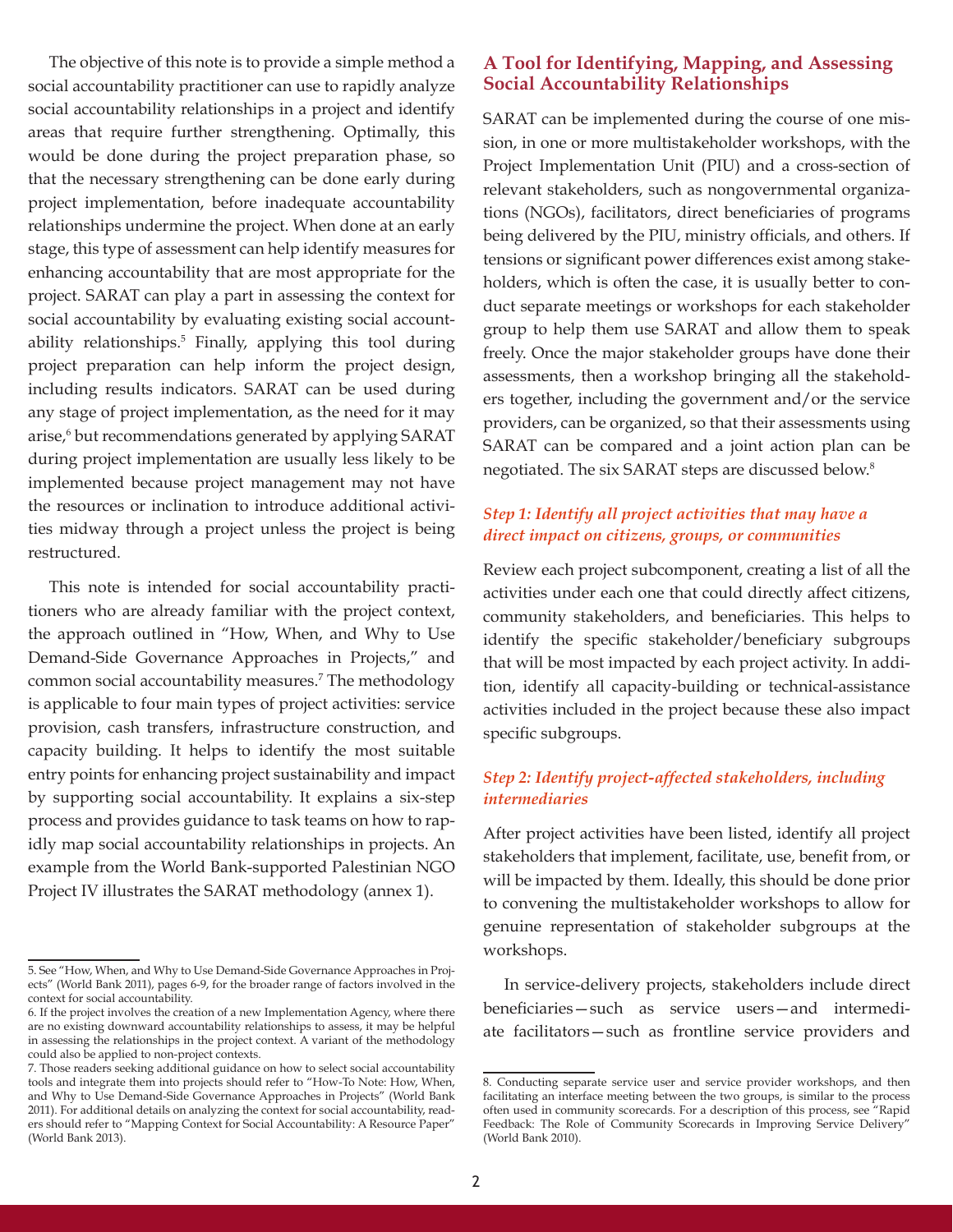#### **Box 1. The Six Steps in SARAT**

**Step 1:** Identify all project activities that may have a direct impact on citizens, groups, or communities.

**Step 2:** Identify project-affected stakeholders, including intermediaries.

**Step 3:** Map the flow of funds, goods, and services.

**Step 4:** Identify and assess existing downward accountability processes in the project.

**Step 5:** Propose additional measures to enhance social accountability.

**Step 6:** Create and monitor an action plan.

community groups. Cash transfer programs impact beneficiary groups, intermediary banking institutions, and other facilitators. In infrastructure projects, it is important to identify the communities that will be using the infrastructure or that are directly impacted by its construction.

Identifying intermediate facilitators that connect the project staff to project beneficiaries is equally important. These include consultants, facilitators, firms, or civil society groups that are hired by the project staff to work directly with project beneficiaries. In many cases, these intermediaries serve as the "eyes and ears" of the project staff by gathering baseline data and by organizing focus group discussions or consultations. Frontline project staff working in the field or in the PIU who are in contact with communities are also valuable entry points for introducing social accountability measures. Intermediate facilitators are often key to capacity building or technical assistance activities. It is critical to include groups that are indirectly impacted by a project but that can have an influence on its implementation, including civil society groups, service provider unions, and other groups.

#### *Step 3: Map the flow of funds, goods, and services*

Based on the list of project stakeholders, map the flow of funds, goods, and services for each project activity from its origin to the end user. This will help in the identification and prioritization of project activities to which the bulk of project resources are being channeled.

Service provision activities entail the delivery of key services, such as health and education, to beneficiaries through intermediary service-delivery organizations and other facilitators. The PIU distributes funds to these intermediary organizations. Cash transfer activities involve the transfer of funds to beneficiaries, typically through banking institutions. For example, in a conditional cash transfer program that provides scholarships for school-aged girls, funds often go either directly from the PIU to the families' bank accounts or through an intermediary to the parents. Infrastructure-creation activities funnel funds through contractors for construction, but also work through their field project staff monitoring progress on the ground. Finally, capacity-building activities rely on trainers or facilitators to build the skills of various stakeholders, such as project staff and government officials. Funds are channeled to these intermediaries. Trainees also get honoraria, stipends, and travel allowances. Capacity-building activities can either be self-standing or integrated into the other types of activities previously mentioned. This step is useful in assessing gaps in the accountability chain.

#### *Step 4: Identify and assess existing downward accountability processes in the project*

All accountability processes that are in place should be identified in this step. Questions that can assist in this step are: How do frontline service providers regularly communicate with service users and how do they integrate user feedback into their practices? In cash transfer programs, are project officials providing information about the programs and their entitlements to existing and potential stakeholders? In scholarship programs, do students have access to information on their entitlements under the program and the frequency and amount of transfers?

For all types of project activities, identify the means by which project officials communicate with and receive feedback or grievances from project stakeholders regarding the project (see figure 1 below). Such processes can include social audits, citizen report cards, and grievance redress mechanisms. Also consider other means by which the project not only gathers feedback from stakeholders but also engages them in a way that informs decision making and project implementation. Because social accountability measures engage in two-way dialogues, it is important to identify mechanisms in place for "reporting back" to stakeholders. Once these processes are identified, assess their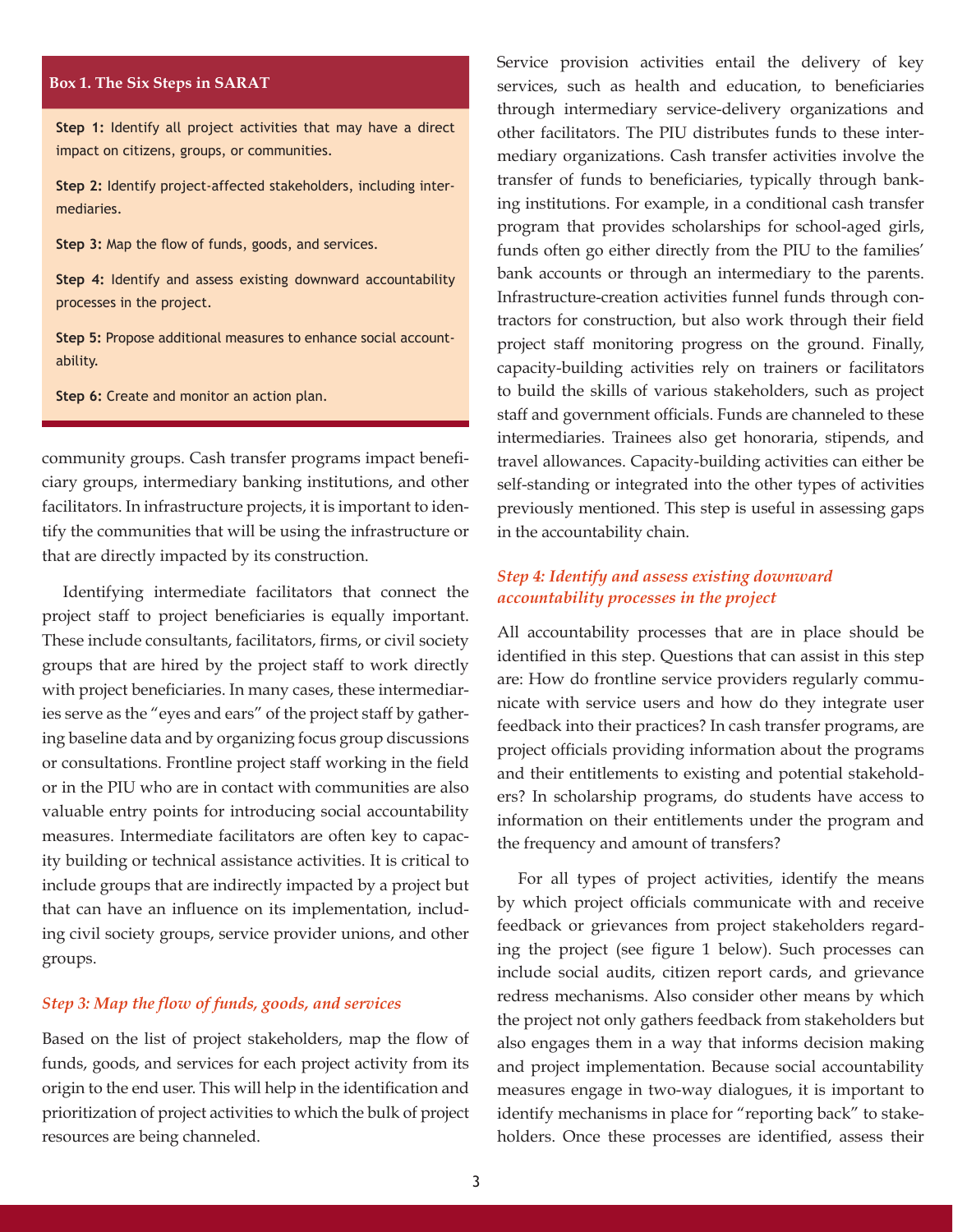

adequacy in contributing to downward accountability. Are the processes working? Are they adequate or not? Why? Do stakeholders inform decision making on an ongoing basis or is the process considered a one-off engagement with little follow-up? Assessments should be made based on how accountability mechanisms contribute to overall project objectives and reflect the influence that project stakeholders have on the way projects are implemented. See table 1 for a template to assess accountability relationships.

## *Step 5: Propose additional measures to enhance social accountability*

Once existing downward accountability relationships are identified and assessed, focus on the weak links in the accountability framework. How can the processes that are considered "inadequate" be strengthened? For example, if the PIU is already making project information available to the public, is this the information that the user wants and needs? Is it reader-friendly? How can existing and potential beneficiaries access this information and can it be simplified and translated into languages more commonly used by beneficiaries or citizens? In the case of budgets, can citizen budgets—simplified versions of complex public budgets that citizens can easily read and understand—be produced and disseminated? These measures are meant to address the gaps identified in the mapping in order to strengthen downward accountability relationships in the overall project. However, introducing a downward accountability process is not a magic bullet. In some situations, the strengthening of "adequate" or "weak" relationships may not be justified because it is too expensive or will not directly improve the project's impact.9

#### *Step 6: Create and monitor an action plan*

This final step involves creating an action plan to enhance accountability based on the measures in column 4 of table 1. This action plan is not a detailed plan whose design will require technical experts working over a period of weeks in order to develop. Instead, it is more like the action plan that

<sup>9.</sup> See "How, When, and Why to Use Demand-Side Governance Approaches in Projects," (World Bank 2011), pp. 9–13 for several factors to consider in choosing which tools and measures to include in a social accountability intervention.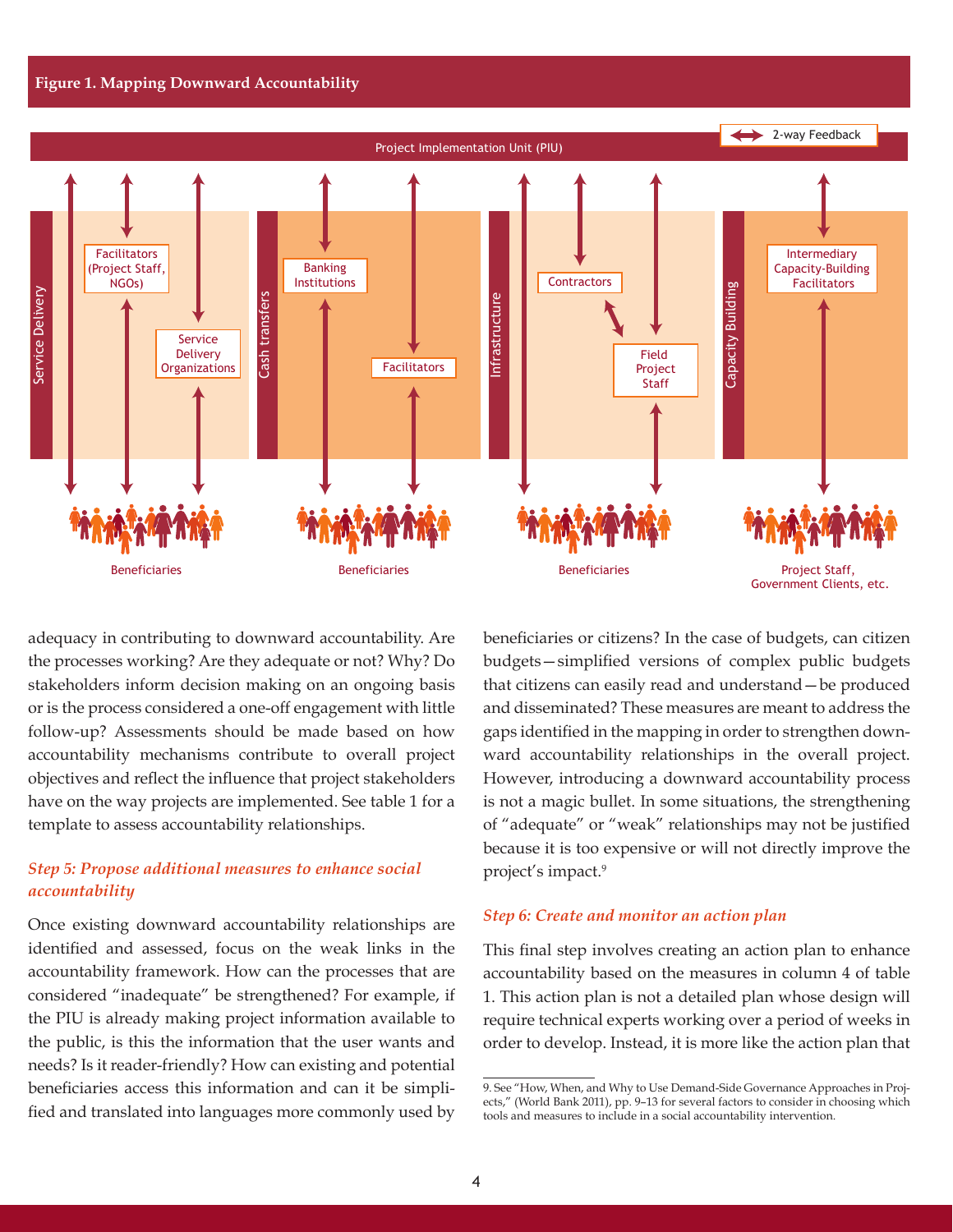| Table 1. Assessing Accountability Relationships |                                                   |                                                                                       |                                                                              |  |  |
|-------------------------------------------------|---------------------------------------------------|---------------------------------------------------------------------------------------|------------------------------------------------------------------------------|--|--|
| <b>Accountability relationship</b>              | <b>Existing social</b><br>accountability measures | <b>Adequacy of</b><br>accountability measures<br>(adequate/inadequate)<br>and reasons | <b>Suggested additional</b><br>measures to enhance<br>accountability, if any |  |  |
| Citizens-PIU                                    |                                                   |                                                                                       |                                                                              |  |  |
| Citizens-line ministry                          |                                                   |                                                                                       |                                                                              |  |  |
| Project beneficiaries-PIU                       |                                                   |                                                                                       |                                                                              |  |  |
| Project beneficiaries-consultants               |                                                   |                                                                                       |                                                                              |  |  |
| <b>PIU-line ministry</b>                        |                                                   |                                                                                       |                                                                              |  |  |
| Citizens-NGOs                                   |                                                   |                                                                                       |                                                                              |  |  |
| Project beneficiaries-NGOs                      |                                                   |                                                                                       |                                                                              |  |  |
| Source: World Bank.                             |                                                   |                                                                                       |                                                                              |  |  |

is generated by the interface meeting in a community scorecard, that is, a list of prioritized actions that are mutually agreed on by relevant stakeholders at a single workshop.<sup>10</sup> This action plan must include realistic activities to ensure that it is well implemented. PIUs are usually comprised of several departments, and activities proposed often require strong interdepartmental coordination. Buy-in is needed from all departments in the PIU, that are ideally represented at the workshop, to ensure that the activities are carried out. In addition, resources to carry out these activities—both financial and human—must be identified by the PIU. Once the implementation of the additional activities is underway, consistent monitoring, especially in the initial stages (e.g., by ensuring that senior project management evaluates the implementation plan at their regular review meetings) will allow for mid-course changes during implementation.

# **Challenges in Mapping Social Accountability**

The six-step process could pose several challenges. Like other aspects of social accountability, SARAT is more of an art than a science; more political than technical. Therefore, flexibility and adaptability are often necessary to make it work. For example, it might not be possible to get all of the relevant stakeholder subgroups to meet with one another. Or, even if an adequate number do meet, less powerful stakeholders who are dependent on the project or on service providers, such as beneficiaries and service users, might not be candid about inadequate accountability relationships for fear of alienating the PIU. Clearly, facilitation is key to this

entire exercise. A neutral facilitator who knows the context, the project, the local language, and social accountability processes is crucial, but is not always easy to find.

PIUs may be reluctant to discuss weaknesses in their accountability relations, thinking it will create extra work, that it is not worth the effort or in their interest, or might even be threatening to them. A proactive approach is often needed to build interest and commitment for mapping social accountability. Therefore, the tool should be presented as a means to improve project outcomes rather than as a challenge to existing authorities. Identifying and working with PIU managers and staff who have had positive experiences with social accountability is critical to this process. Citizens, NGOs, and community-based organizations (CBO)s may also be skeptical, so they also may need encouragement to give social accountability mapping a chance. Sufficient time should therefore be allotted for dialogue and trust-building measures. Building relationships could be more important than any specific analysis or suggested measures for strengthening accountability relations. The workshop conducted for SARAT helps in this effort. Opting for a gradual incremental approach can pay off in the long run.

Finally, the tendency to select too many social accountability measures introduces the risk of spreading project resources thin. A programmatic and sequenced approach in which different social accountability activities are implemented as a project progresses is preferable. This lets project teams be selective and strategic, and allows them to focus their energies on the most cost-effective mechanisms in support of overall project objectives.

<sup>10.</sup> See "How, When, and Why to Use Demand-Side Governance Approaches in Projects," (World Bank 2011), pp. 13-17, for the detailed steps involved in designing a social accountability intervention.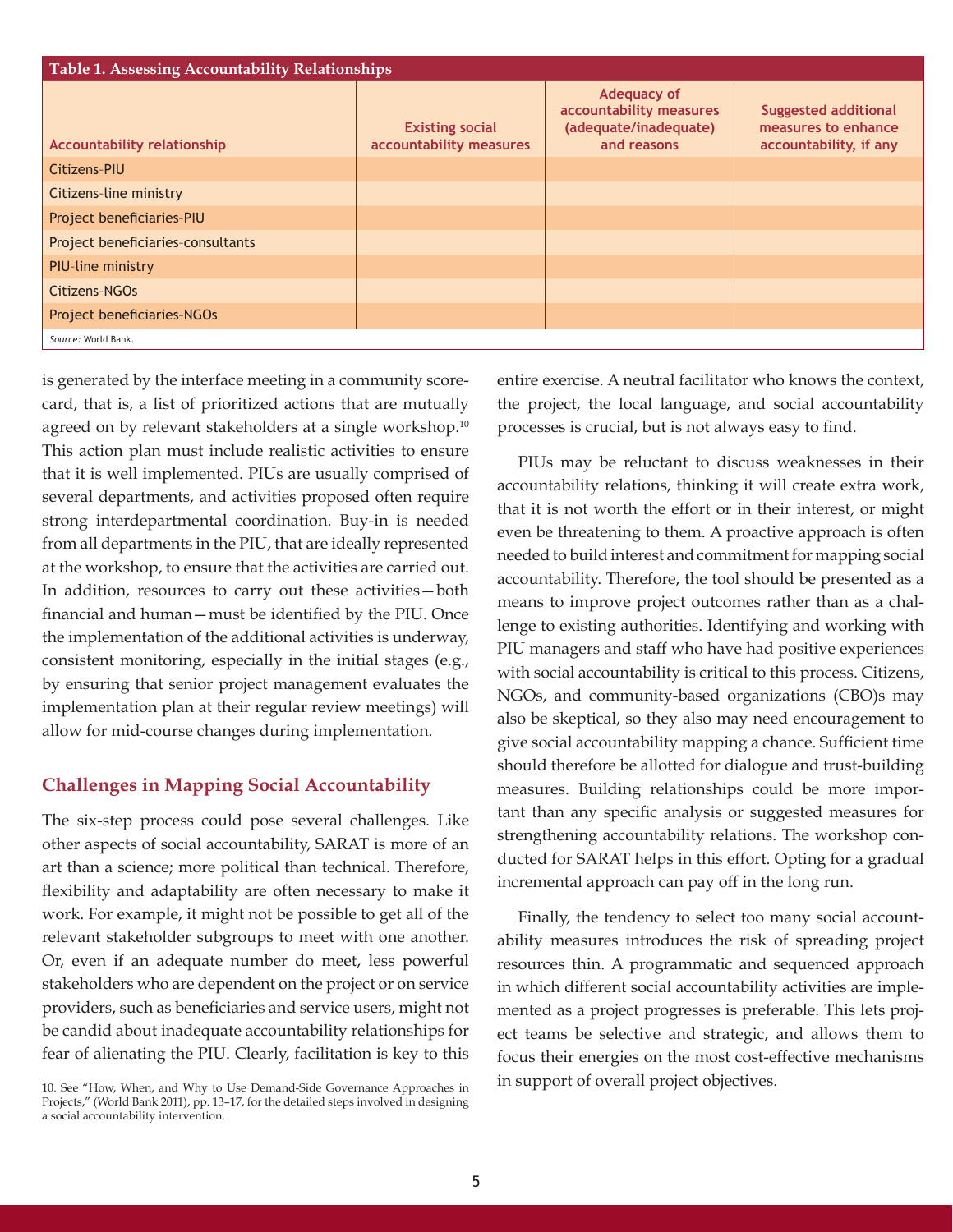#### **Annex 1: Assessing Downward Accountability Relationships in the Palestinian NGO IV Project**

Since 1997, the World Bank has supported a series of Palestinian NGO (PNGO) projects to enhance the capacity of Palestinian NGOs to deliver social services to poor, marginalized, and geographically isolated communities. The projects also contribute to establishing a sound and transparent management structure for donor grant funding, with institutionalized systems of project and financial management; and they help with the development of the NGO sector through improved governance, transparency, and accountability as well as cooperation and information sharing among Palestinian NGOs, the Palestinian Authority, and other organizations. The current and fourth Palestinian project  $(PNGO IV)^{11}$  is a landmark project in that it has integrated a series of innovative social accountability measures into its design, components, and activities. The NGO Development Center (NDC)—the PIU—became operational in 2006 through PNGO III with the mandate to channel grants to NGOs and CBOs<sup>12</sup> for service delivery and to provide technical assistance to develop their capacities. Hence, NDC under PNGO IV works with partner NGOs and CBOs to enhance the quality of their service delivery as well as their governance. Direct project beneficiaries include NGOs and CBOs that the NDC supports through grants and extensive capacity-building efforts. Palestinian citizens receiving services from NGOs and CBOs are indirect project beneficiaries.

The project has well-established upward accountability mechanisms to funding partners in place, such as annual reporting and financial management auditing, to ensure that project funds are efficiently managed. Moreover, since 2007, under PNGO III, NDC has successfully put into

12. NGOs are formally registered institutions with the Ministry of Interior with paid staff and a set governance structure. CBOs, however, are typically volunteer-driven, smaller, more localized groups and are not always formally registered.



#### **Figure 2. Key Institutions and Accountability Relationships in the PNGO IV Project**

<sup>11.</sup> PNGO IV project components: Component 1 is a grant facility for four categories of subgrants to NGOs. These subgrants (empowerment, mentoring, innovation, and emergency) target socially marginalized poor and/or vulnerable groups. Empowerment grants support experienced NGOs with a comparative advantage in a sector to improve their service delivery. These NGOs receive funds directly from NDC. Under the mentoring grants, larger NGOs provide such capacity building to smaller NGOs and CBOs. Funds flow directly from NDC to the mentors. To ensure quality service delivery, NDC provides capacity building in financial management, procurement, and project management throughout the entire subproject cycle. Component 2 develops the NGO sector as a whole to become more responsive, transparent, and accountable to Palestinian communities by setting standards, promoting knowledge-sharing and collaboration within the sector, and offering strategic policy research and planning. The specific subcomponents are: "Code of Conduct Implementation," "NGO Sector Coordination and Information Exchange," and "Policy and Research." Under this component, the project provides training to NGOs on various aspects of NGO good governance, including the implementation of the NGO Code of Conduct. Coaching and Technical Assistance (CTA) consul-

tants assist NDC in these activities. Thus, funds from NDC flow through these CTA consultants to beneficiaries. Component 3 aims to strengthen the capacity of the NDC—the implementing agency—for project management, monitoring and evaluation, and project auditing. PNGO IV (P117444) is jointly funded by the World Bank and Agence Française de Développement.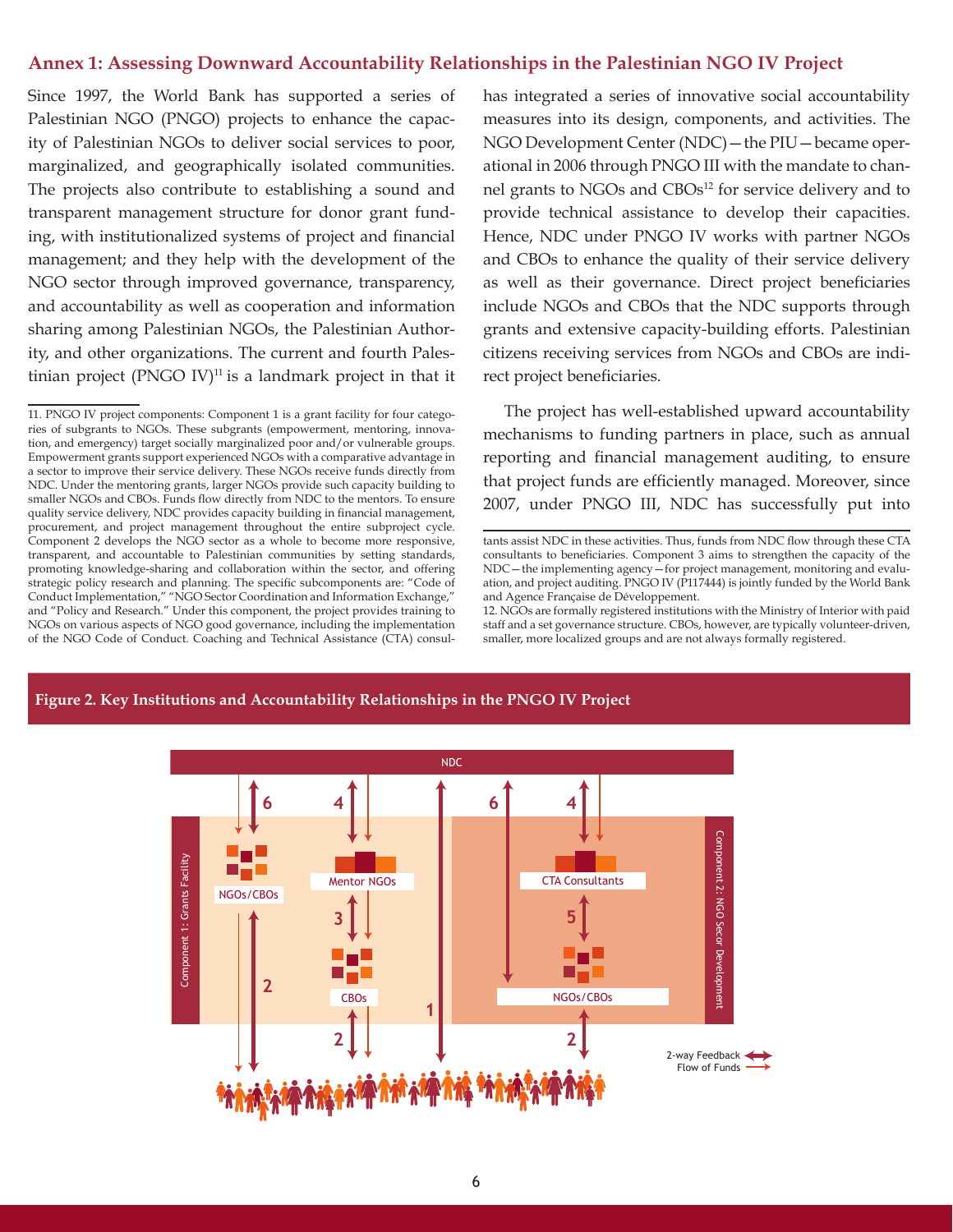place several downward accountability mechanisms, such as scorecards, participatory needs assessments, and focus group discussions, in order to gather feedback from its constituents—NGOs and CBOs—and to inform its decision making.

*Piloting the diagnostic tool.* In March 2012, a half-day group diagnostic exercise that piloted SARAT was conducted to identify and assess the key downward accountability relationships between important stakeholders (figure 2). The diagnostic highlighted the strength of each of these relationships, identified crucial social accountability measures that are currently in place, and provided recommendations for addressing weak social accountability links. The diagnostic highlighted several areas within this "accountability chain" to guide NDC in further strengthening its social accountability measures in order to improve trust and relationships with the communities with which it works and to improve the current mechanisms that are in place to gather feedback.

The diagnostic led to the conclusion that the accountability relationships between NGOs/CBOs and citizen beneficiaries are strong due to the accountability measures in place, such as a transparent selection process, a participatory needs assessment process, and the use of scorecards to gather feedback. Social accountability measures between NDC, its partner NGOs, mentor NGOs<sup>,13</sup> CBOs, and Coaching and Technical Assistance (CTA) consultants were considered adequate and did not require further strengthening. These included the use of focus groups, quarterly review meetings, and quarterly progress report feedback collection processes. Social accountability measures between CTA consultants and the NGOs/CBOs, which include a

<sup>13.</sup> NDC supports smaller NGOs and CBOs through mentor NGOs who on-grant funds and provide technical support to these smaller organizations.

| Table 2. Assessing the Strength of Downward Accountability Relationships between the NDC and its Partners |                                                                                                                                                                                                                                                                                |                                                  |                                                                                                                                                                      |  |
|-----------------------------------------------------------------------------------------------------------|--------------------------------------------------------------------------------------------------------------------------------------------------------------------------------------------------------------------------------------------------------------------------------|--------------------------------------------------|----------------------------------------------------------------------------------------------------------------------------------------------------------------------|--|
| <b>Accountability relationship</b>                                                                        | <b>Existing social accountability measures</b>                                                                                                                                                                                                                                 | <b>Adequacy of</b><br>accountability<br>measures | <b>Additional measures to enhance</b><br>accountability, if any                                                                                                      |  |
| 1. Citizens-NDC                                                                                           | • Beneficiary impact assessment<br>(conduct once every three years)<br>• Disclose documents<br>• Public hearings on annual report                                                                                                                                              | Weak                                             | • Create a grievance redress<br>mechanism<br>• Issue operating guidelines for<br>POs to disseminate project<br>information during field visits                       |  |
| 2. Citizens-NGOs/CBOs                                                                                     | • Scorecards (conduct three times during<br>project)<br>• Participatory planning/needs assessment<br>• Transparent selection process by some NGOs                                                                                                                              | Strong                                           | • Ensure that scorecards are well<br>conducted<br>• Conduct subproject beneficiary<br>impact assessment<br>• Ensure all NGOs have<br>transparent selection processes |  |
| 3. NGOs/CBOs-mentor NGO                                                                                   | • Participatory planning/needs assessment                                                                                                                                                                                                                                      | Weak                                             | • Standardize feedback forms<br>• Conduct scorecards                                                                                                                 |  |
| 4. Mentor NGO/CTA<br>consultants-NDC                                                                      | • Feedback through focus groups<br>• Feedback section in quarterly progress reports<br>• Feedback solicited in quarterly review<br>meetings<br>• Transparent selection process                                                                                                 | Adequate                                         | • No additional measures;<br>ensure compliance of existing<br>activities.                                                                                            |  |
| 5. NGOs/CBOs-CTA<br>consultants                                                                           | • Participatory curriculum development<br>• Transparency in consultant activities                                                                                                                                                                                              | Adequate                                         | • No additional measures; ensure<br>compliance of existing activities                                                                                                |  |
| 6. NGOs-NDC<br>Source: World Bank                                                                         | • Feedback solicited through a separate section<br>in quarterly progress reports<br>• Feedback solicited in regular quarterly review<br>meetings<br>• Transparent NGO selection process<br>• Poll for suggestions to improve portal (Masader)<br>• Annual report dissemination | Adequate                                         | • No additional measures; ensure<br>compliance of existing activities                                                                                                |  |